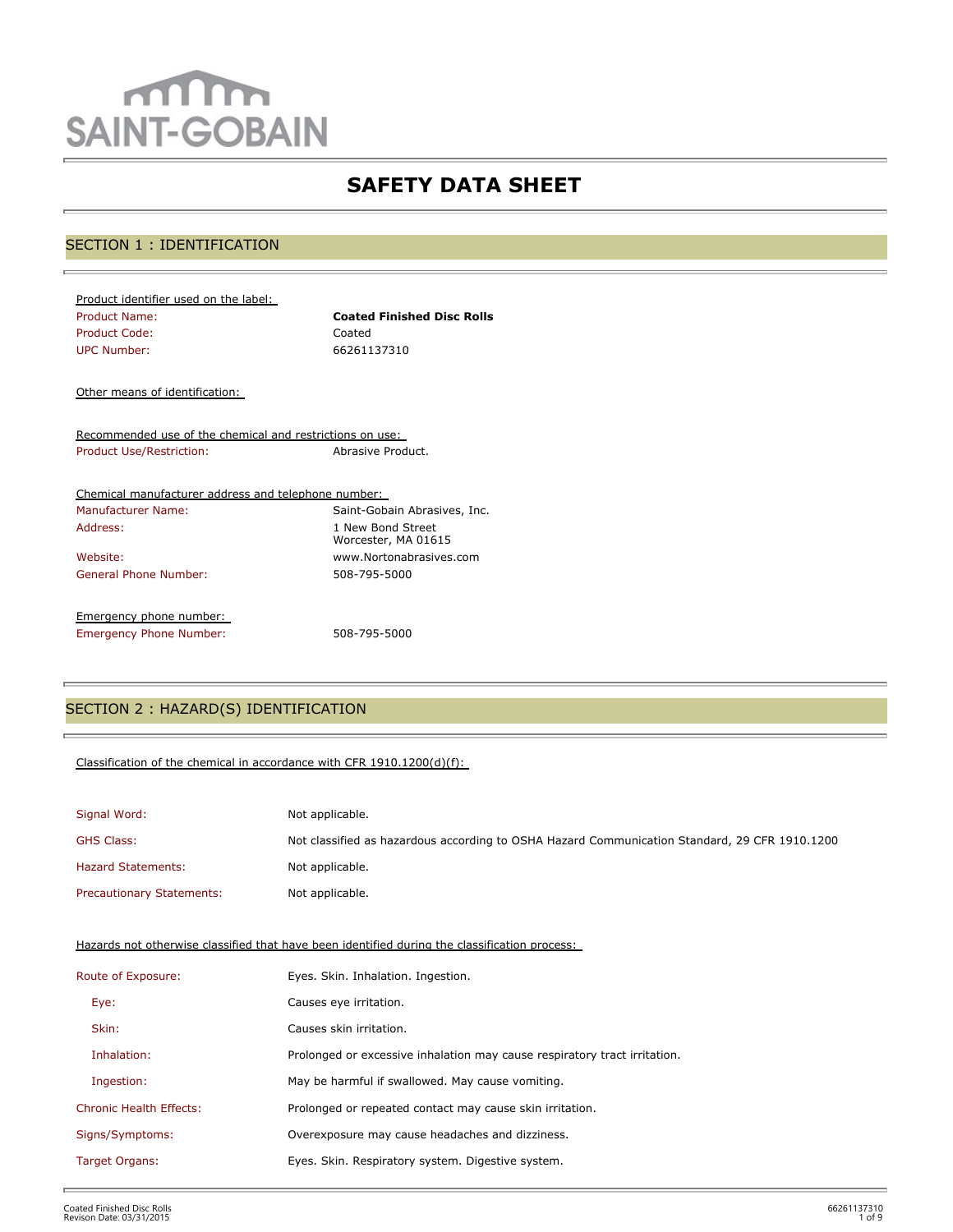#### SECTION 3 : COMPOSITION/INFORMATION ON INGREDIENTS

Mixtures:

Ē.

| <b>Chemical Name</b>                                      | CAS#           | <b>Ingredient Percent</b>            | EC Num.   |
|-----------------------------------------------------------|----------------|--------------------------------------|-----------|
| Titanium dioxide                                          | 13463-67-7     | $0 - 1$ by weight                    |           |
| Calcium Silicate                                          | 13983-17-0     | $1 - 5$ by weight                    | 237-772-5 |
| Distillates (petroleum), hydrotreated<br>heavy paraffinic | 64742-54-7     | 1 - 5 by weight No data by<br>Volume |           |
| Zirconium dioxide                                         | 1314-23-4      | $10 - 30$ by weight                  | 215-227-2 |
| Precipitated Calcium Carbonate                            | $471 - 34 - 1$ | $1 - 5$ by weight                    | 207-439-9 |
| Polyester                                                 | 25038-59-9     | $1 - 5$ by weight                    |           |
| Proprietary ingredients                                   | No Data        | $5 - 10$ by weight                   |           |
| Aluminum Oxide, Non-fibrous                               | 1344-28-1      | $10 - 30$ by weight                  | 215-691-6 |
| Resin                                                     | 9003-35-4      | $10 - 30$ by weight                  |           |
| Paper - Processed Cellulose                               | 9004-34-6      | $10 - 30$ by weight                  | 232-674-9 |

#### SECTION 4 : FIRST AID MEASURES

#### Description of necessary measures:

| Eye Contact:         | Immediately flush eyes with plenty of water for at least 15 to 20 minutes. Ensure adequate flushing of the<br>eyes by separating the eyelids with fingers. Remove contacts if present and easy to do. Continue rinsing.<br>Get medical attention, if irritation or symptoms of overexposure persists. |
|----------------------|-------------------------------------------------------------------------------------------------------------------------------------------------------------------------------------------------------------------------------------------------------------------------------------------------------|
| <b>Skin Contact:</b> | Immediately wash skin with soap and plenty of water.<br>Get medical attention if irritation develops or persists.                                                                                                                                                                                     |
| Inhalation:          | If inhaled, remove to fresh air. If not breathing, give artificial respiration or give oxygen by trained<br>personnel. Seek immediate medical attention.                                                                                                                                              |
| Ingestion:           | If swallowed, do NOT induce vomiting. Call a physician or poison control center immediately. Never give<br>anything by mouth to an unconscious person.                                                                                                                                                |

| Most important symptoms/effects, acute and delayed: |  |  |
|-----------------------------------------------------|--|--|
|                                                     |  |  |

Other First Aid: Not applicable.

Indication of immediate medical attention and special treatment needed:

Note to Physicians: Not applicable.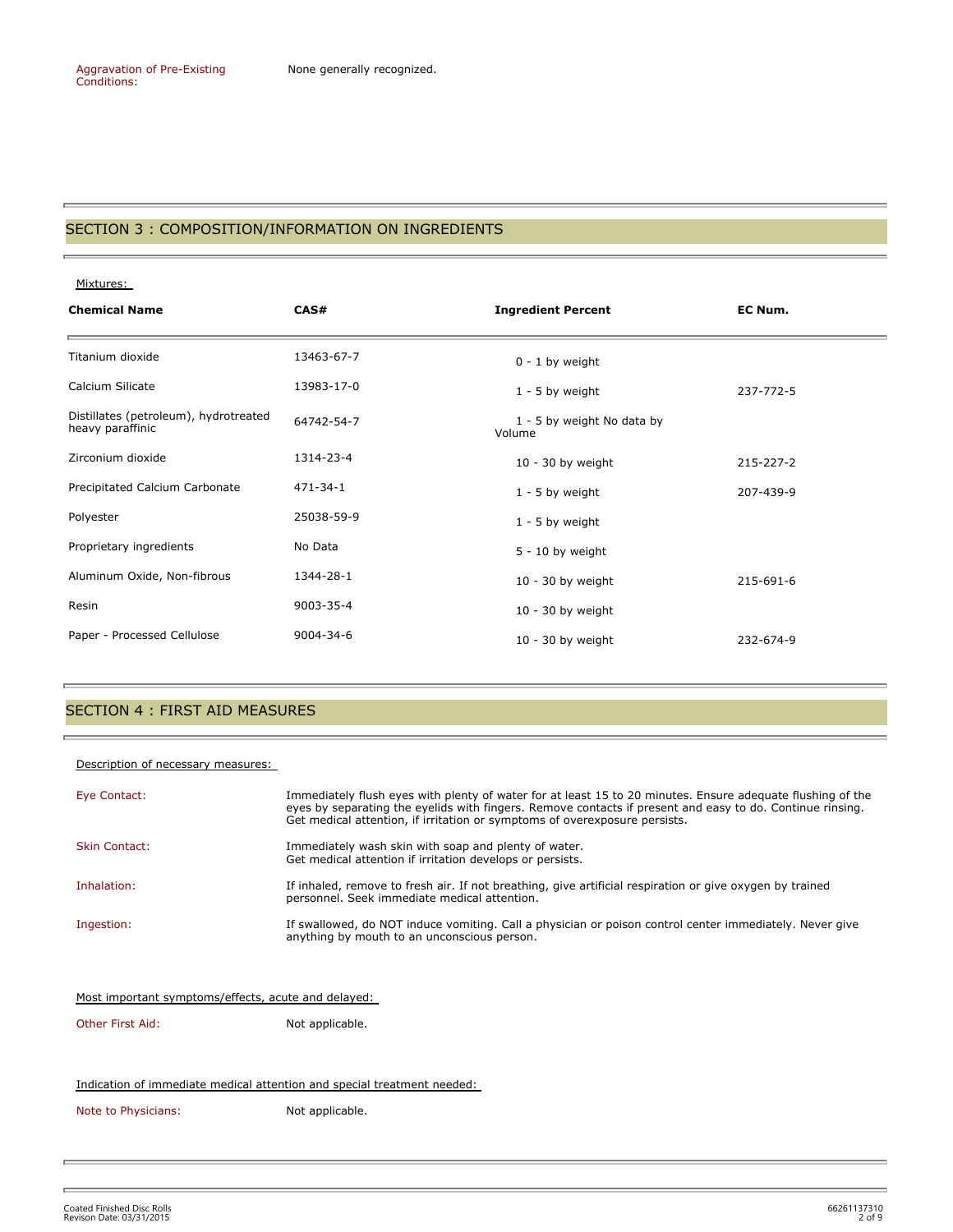#### Suitable and unsuitable extinguishing media:

| Suitable Extinguishing Media:   | Use alcohol resistant foam, carbon dioxide, dry chemical, or water fog or spray when fighting fires<br>involving this material. |
|---------------------------------|---------------------------------------------------------------------------------------------------------------------------------|
| Unsuitable extinguishing media: | Not applicable.                                                                                                                 |

| Specific hazards arising from the chemical: |                 |  |
|---------------------------------------------|-----------------|--|
| <b>Hazardous Combustion</b><br>Byproducts:  | Not applicable. |  |
| Unusual Fire Hazards:                       | Not applicable. |  |

#### Special protective equipment and precautions for fire-fighters:

| Protective Equipment:                                                                 | As in any fire, wear Self-Contained Breathing Apparatus (SCBA), MSHA/NIOSH (approved or equivalent)<br>and full protective gear. |
|---------------------------------------------------------------------------------------|----------------------------------------------------------------------------------------------------------------------------------|
| Fire Fighting Instructions:                                                           | Not applicable.                                                                                                                  |
| <b>NFPA Ratings:</b><br>NFPA Health:<br>NFPA Flammability:<br><b>NFPA Reactivity:</b> | U                                                                                                                                |

## SECTION 6 : ACCIDENTAL RELEASE MEASURES

| Personal precautions, protective equipment and emergency procedures: |                                                                                                                                                                                                                                              |  |  |
|----------------------------------------------------------------------|----------------------------------------------------------------------------------------------------------------------------------------------------------------------------------------------------------------------------------------------|--|--|
| <b>Personal Precautions:</b>                                         | Evacuate area and keep unnecessary and unprotected personnel from entering the spill area. Use proper<br>personal protective equipment as listed in Section 8.                                                                               |  |  |
| <b>Environmental precautions:</b>                                    |                                                                                                                                                                                                                                              |  |  |
| <b>Environmental Precautions:</b>                                    | Avoid runoff into storm sewers, ditches, and waterways.                                                                                                                                                                                      |  |  |
| Methods and materials for containment and cleaning up:               |                                                                                                                                                                                                                                              |  |  |
| Spill Cleanup Measures:                                              | Not applicable.                                                                                                                                                                                                                              |  |  |
| Methods and materials for containment and cleaning up:               |                                                                                                                                                                                                                                              |  |  |
| Methods for containment:                                             | Contain spills with an inert absorbent material such as soil or sand. Prevent from spreading by covering,<br>diking or other means. Provide ventilation.                                                                                     |  |  |
| Methods for cleanup:                                                 | Clean up spills immediately observing precautions in the protective equipment section. Place into a<br>suitable container for disposal. Provide ventilation. After removal, flush spill area with soap and water to<br>remove trace residue. |  |  |
| Reference to other sections:                                         |                                                                                                                                                                                                                                              |  |  |
| <b>Other Precautions:</b>                                            | Not applicable.                                                                                                                                                                                                                              |  |  |

## SECTION 7 : HANDLING and STORAGE

#### Precautions for safe handling:

Ē.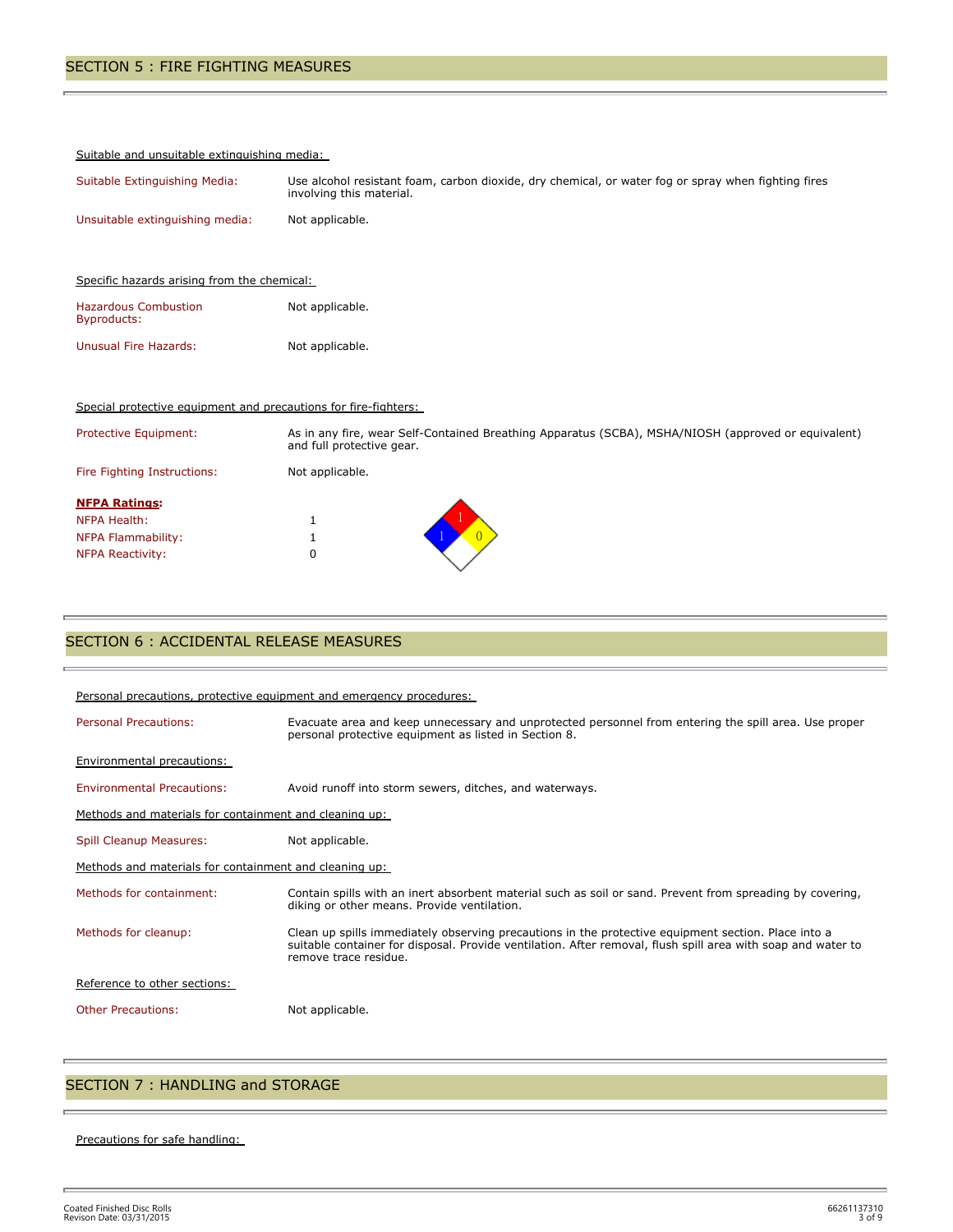| Handling:                                                     | Use with adequate ventilation. Avoid breathing vapor and contact with eyes, skin and clothing.                                                                              |  |
|---------------------------------------------------------------|-----------------------------------------------------------------------------------------------------------------------------------------------------------------------------|--|
| <b>Hygiene Practices:</b>                                     | Wash thoroughly after handling. Avoid contact with eyes and skin. Avoid inhaling vapor or mist.                                                                             |  |
| Conditions for safe storage, including any incompatibilities: |                                                                                                                                                                             |  |
| Storage:                                                      | Store in a cool, dry, well ventilated area away from sources of heat, combustible materials, and<br>incompatible substances. Keep container tightly closed when not in use. |  |

## SECTION 8: EXPOSURE CONTROLS, PERSONAL PROTECTION

#### EXPOSURE GUIDELINES:

| Ingredient                               | <b>Guideline OSHA</b>                                                                                                  | <b>Guideline NIOSH</b>                                                                               | <b>Guideline ACGIH</b>                                                                                                                                                        | <b>Quebec Canada</b>                                                                                | <b>Ontario Canada</b>                                       |
|------------------------------------------|------------------------------------------------------------------------------------------------------------------------|------------------------------------------------------------------------------------------------------|-------------------------------------------------------------------------------------------------------------------------------------------------------------------------------|-----------------------------------------------------------------------------------------------------|-------------------------------------------------------------|
| <b>Calcium Silicate</b>                  | PEL-TWA: 15 mg/m3<br>Total particulate/dust<br>(T)<br>PEL-TWA: 5 mg/m3<br>Respirable fraction (R)                      |                                                                                                      | TLV-TWA: 10 mg/m3<br>Inhalable fraction (I)<br>TLV-TWA: 3 mg/m3<br>Respirable fraction (R)                                                                                    | VEMP-TWA: 10<br>mg/m3 Total<br>particulate/dust (T)<br>VEMP-TWA: 5 mg/m3<br>Respirable fraction (R) |                                                             |
| Zirconium dioxide                        |                                                                                                                        |                                                                                                      | TLV-TWA: 10 mg/m3<br>as zirconium<br>compounds                                                                                                                                |                                                                                                     |                                                             |
| <b>Precipitated Calcium</b><br>Carbonate | PEL-TWA: 5 mg/m3<br>Respirable fraction (R)<br>PEL-TWA: 15 mg/m3<br>Total particulate/dust<br>(T)                      |                                                                                                      |                                                                                                                                                                               | VEMP-TWA: 10<br>mg/m3 Total<br>particulate/dust (T)                                                 | OEL-TWAEV: 10<br>mq/m3<br>OEL-TWAEV: 10<br>mg/m3            |
| Aluminum Oxide,<br>Non-fibrous           | PEL-TWA: 5 mg/m3<br>Respirable fraction (R)<br>PEL-TWA: 15 mg/m3<br>Total particulate/dust<br>(T)                      |                                                                                                      | TLV-TWA: 10 mg/m3                                                                                                                                                             | VEMP-TWA: 10<br>mg/m3 Total<br>particulate/dust (T)                                                 | <b>OEL-TWAEV: 10</b><br>mg/m3 Total<br>particulate/dust (T) |
| Paper - Processed<br>Cellulose           | PEL-TWA: 15 mg/m3<br>Total particulate/dust<br>(T)<br>PEL-TWA: 5 mg/m3<br>Respirable fraction (R)                      | REL-TWA: 10 mg/m3<br>Total particulate/dust<br>(T) REL-TWA: 5<br>mg/m3 Respirable<br>fraction $(R)$  | TLV-TWA: 10 mg/m3                                                                                                                                                             | VEMP-TWA: 10 ppm<br>Total particulate/dust<br>(T)                                                   | <b>OEL-TWAEV: 10</b><br>mg/m3 Total<br>particulate/dust (T) |
| Ingredient                               | <b>Alberta Canada</b>                                                                                                  | <b>Mexico</b>                                                                                        | <b>British Columbia</b><br>Canada                                                                                                                                             |                                                                                                     |                                                             |
| <b>Precipitated Calcium</b><br>Carbonate | OEL-TWA: 10 mg/m3<br>OEL-TWA: 5 mg/m3<br>Respirable fraction (R)<br>OEL-TWA: 10 mg/m3<br>Total particulate/dust<br>(T) | LMPE-PPT: $10 \text{ mg/m}$<br>Inhalable fraction (I)<br>LMPE-CT: 20 mg/m3<br>Inhalable fraction (I) | OEL-TWA: 3 mg/m3<br>Respirable fraction (R)<br>OEL-TWA: 10 mg/m3<br>Total particulate/dust<br>(T)<br>OEL-STEL: 20 mg/m3<br>Total particulate/dust<br>(T)                      |                                                                                                     |                                                             |
| Aluminum Oxide,<br>Non-fibrous           | OEL-TWA: 10 mg/m3                                                                                                      | MPE-PPT: 0.1 mg/m3<br>Respirable fraction (R)                                                        | OEL-TWA: 3 mg/m3<br>Respirable fraction (R)<br>OEL-TWA: 10 mg/m3<br>OEL-TWA: 10 mg/m3<br>Total particulate/dust<br>(T)<br>OEL-STEL: 20 mg/m3<br>Total particulate/dust<br>(T) |                                                                                                     |                                                             |
| Paper - Processed<br>Cellulose           | OEL-TWA: 10 mg/m3                                                                                                      | LMPE-PPT: $10 \text{ mg/m}$<br>LMPE-CT: 20 mg/m3                                                     | OEL-TWA: 3 mg/m3<br>Respirable fraction (R)<br>OEL-TWA: 10 mg/m3<br>Total particulate/dust<br>(T)                                                                             |                                                                                                     |                                                             |

Appropriate engineering controls:

Engineering Controls: Use appropriate engineering control such as process enclosures, local exhaust ventilation, or other engineering controls to control airborne levels below recommended exposure limits. Good general ventilation should be sufficient to control airborne levels. Where such systems are not effective wear suitable personal protective equipment, which performs satisfactorily and meets OSHA or other recognized standards. Consult with local procedures for selection, training, inspection and maintenance of the personal protective equipment.

Individual protection measures:

Eye/Face Protection: Wear appropriate protective glasses or splash goggles as described by 29 CFR 1910.133, OSHA eye and face protection regulation, or the European standard EN 166.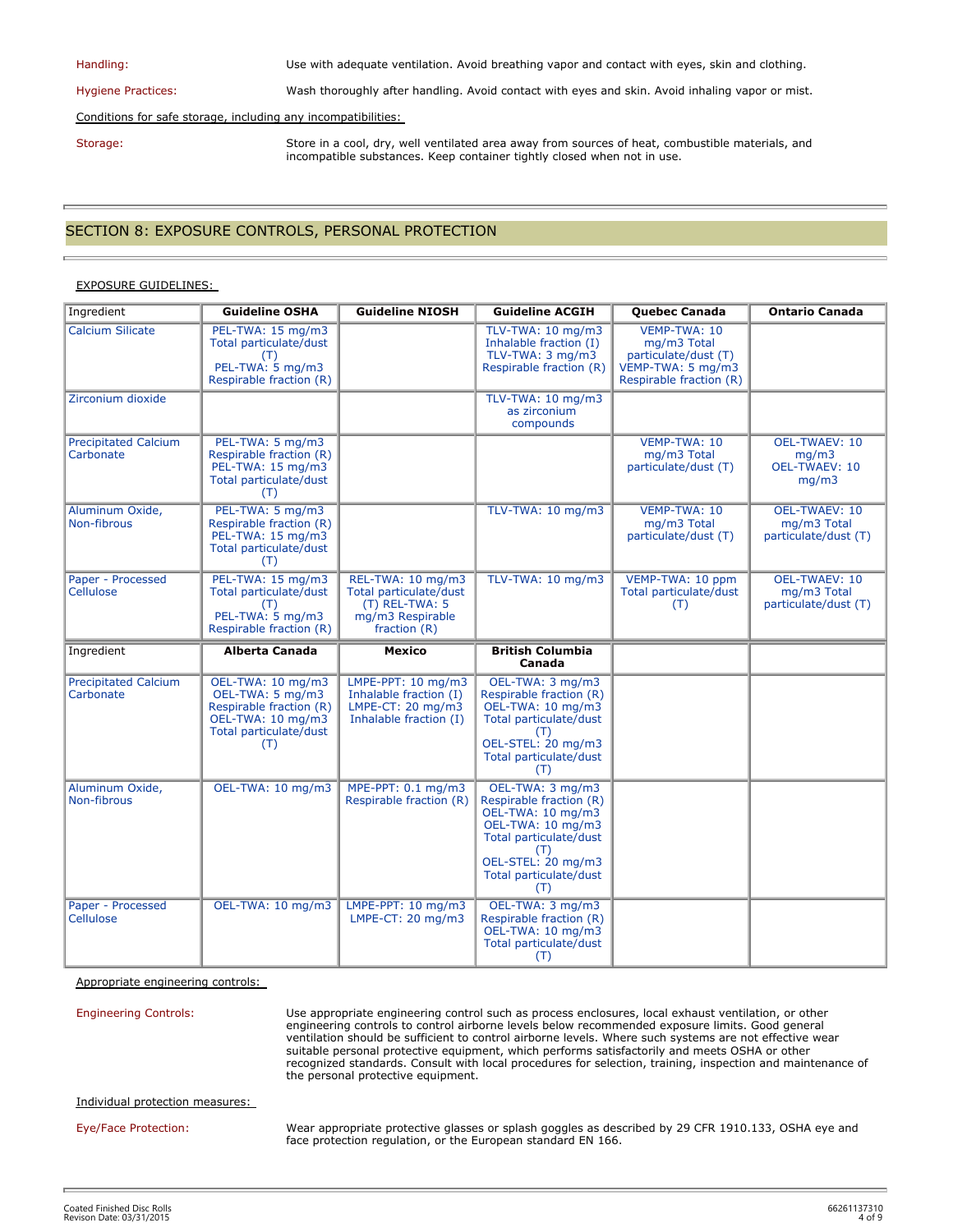Skin Protection Description: Chemical-resistant gloves and chemical goggles, face-shield and synthetic apron or coveralls should be

used to prevent contact with eyes, skin or clothing. Respiratory Protection: A NIOSH approved air-purifying respirator with an organic vapor cartridge or canister may be permissible under certain circumstances where airborne concentrations are expected to exceed exposure limits. Protection provided by air purifying respirators is limited. Use a positive pressure air supplied respirator if there is any potential for an uncontrolled release, exposure levels are not known, or any other

circumstances where air purifying respirators may not provide adequate protection.

Other Protective: Facilities storing or utilizing this material should be equipped with an eyewash facility and a safety shower.

PPE Pictograms:



#### SECTION 9 : PHYSICAL and CHEMICAL PROPERTIES

#### PHYSICAL AND CHEMICAL PROPERTIES:

| Physical State Appearance:                | Solid article.                                                                 |
|-------------------------------------------|--------------------------------------------------------------------------------|
| Color:                                    | Not determined.                                                                |
| Odor:                                     | Odorless.                                                                      |
| Odor Threshold:                           | Not determined.                                                                |
| <b>Boiling Point:</b>                     | Not determined.                                                                |
| <b>Melting Point:</b>                     | Not determined.                                                                |
| Density:                                  | Not determined.                                                                |
| Solubility:                               | Not determined.                                                                |
| Vapor Density:                            | Not determined.                                                                |
| Vapor Pressure:                           | Not determined.                                                                |
| <b>Evaporation Rate:</b>                  | Not determined.                                                                |
| pH:                                       | Not determined.                                                                |
| Viscosity:                                | Not determined.                                                                |
| Coefficient of Water/Oil<br>Distribution: | Not determined.                                                                |
| Flammability:                             | Not determined.                                                                |
| Flash Point:                              | None.                                                                          |
| Lower Flammable/Explosive Limit:          | Not applicable.                                                                |
| Upper Flammable/Explosive Limit:          | Not applicable.                                                                |
| Auto Ignition Temperature:                | Not applicable.                                                                |
| <b>Explosive Properties:</b>              | Excessive dust accumulation could present a potential combustible dust hazard. |
| <b>VOC Content:</b>                       | Not determined.                                                                |

## SECTION 10 : STABILITY and REACTIVITY

| Reactivity:                |                                                 |
|----------------------------|-------------------------------------------------|
| Reactivity:                | Not applicable.                                 |
| Chemical Stability:        |                                                 |
| <b>Chemical Stability:</b> | Stable under normal temperatures and pressures. |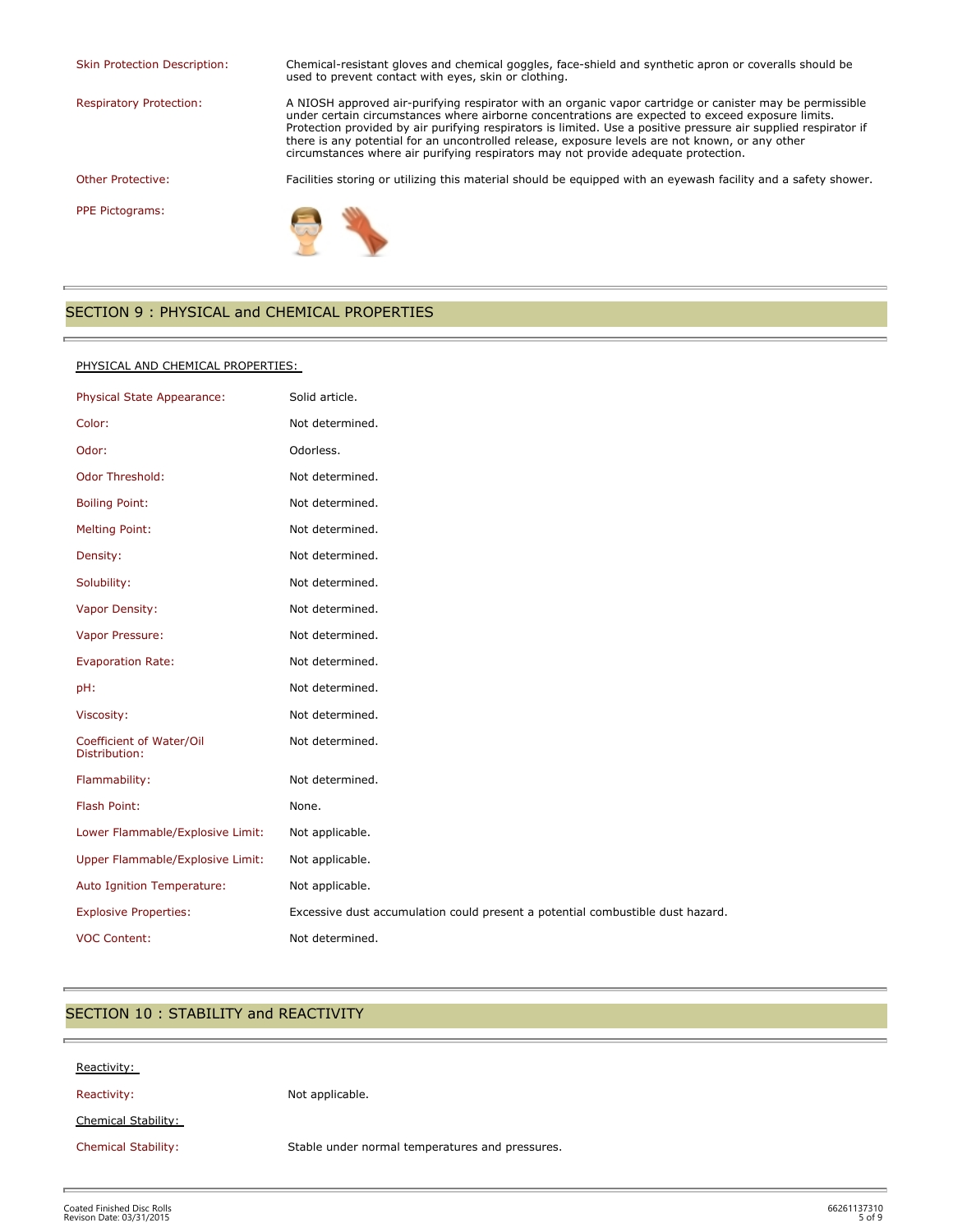| Possibility of hazardous reactions:    |                                                                                     |
|----------------------------------------|-------------------------------------------------------------------------------------|
| Hazardous Polymerization:              | Not reported.                                                                       |
| Conditions To Avoid:                   |                                                                                     |
| Conditions to Avoid:                   | Heat, flames, incompatible materials, and freezing or temperatures below 32 deg. F. |
| Incompatible Materials:                |                                                                                     |
| Incompatible Materials:                | Oxidizing agents. Strong acids and alkalis.                                         |
| Hazardous Decomposition Products:      |                                                                                     |
| <b>Special Decomposition Products:</b> | Not applicable.                                                                     |

## SECTION 11 : TOXICOLOGICAL INFORMATION

#### TOXICOLOGICAL INFORMATION:

'n

Acute Toxicity: This product has not been tested for its toxicity.

| <b>Carcinogens:</b>            |                                                           |              |             |             |            |                                                    |
|--------------------------------|-----------------------------------------------------------|--------------|-------------|-------------|------------|----------------------------------------------------|
|                                | <b>ACGIH</b>                                              | <b>NIOSH</b> | <b>OSHA</b> | <b>IARC</b> | <b>NTP</b> | <b>MEXICO</b>                                      |
| Aluminum Oxide,<br>Non-fibrous | A4 Not<br>Classifiable as a<br><b>Human</b><br>Carcinogen | No Data      | No Data     | No Data     | No Data    | A4 Not<br>Classifiable as a<br>Human<br>Carcinogen |

| <b>Calcium Silicate:</b>                                 |                                                                                                                                                                                                                                                        |
|----------------------------------------------------------|--------------------------------------------------------------------------------------------------------------------------------------------------------------------------------------------------------------------------------------------------------|
| <b>RTECS Number:</b>                                     | ZC9750000                                                                                                                                                                                                                                              |
| Distillates (petroleum), hydrotreated heavy paraffinic : |                                                                                                                                                                                                                                                        |
| <b>RTECS Number:</b>                                     | PY8035500                                                                                                                                                                                                                                              |
| Skin:                                                    | Oral - Rat LD50 : >15 qm/kg [Details of toxic effects not reported other than lethal dose value]<br>Administration onto the skin - Rabbit LD50 : > 5 gm/kg [Details of toxic effects not reported other than<br>lethal dose valuel                     |
| Ingestion:                                               | Oral - Rat LD50 : >15 gm/kg [Details of toxic effects not reported other than lethal dose value]                                                                                                                                                       |
| Zirconium dioxide:                                       |                                                                                                                                                                                                                                                        |
| <b>RTECS Number:</b>                                     | ZH8800000                                                                                                                                                                                                                                              |
| <b>Precipitated Calcium Carbonate:</b>                   |                                                                                                                                                                                                                                                        |
| <b>RTECS Number:</b>                                     | FF9335000                                                                                                                                                                                                                                              |
| Eye:                                                     | Eye - Rabbit Standard Draize test.: 750 ug/24H (RTECS)                                                                                                                                                                                                 |
| Skin:                                                    | Administration onto the skin - Rabbit Standard Draize test.: 500 mg/24H (RTECS)                                                                                                                                                                        |
| Ingestion:                                               | Oral - Rat LD50: 6450 mg/kg [Details of toxic effects not reported other than lethal dose value] (RTECS)                                                                                                                                               |
| <b>Polyester:</b>                                        |                                                                                                                                                                                                                                                        |
| <b>RTECS Number:</b>                                     | TR2725000                                                                                                                                                                                                                                              |
| <b>Aluminum Oxide, Non-fibrous:</b>                      |                                                                                                                                                                                                                                                        |
| <b>RTECS Number:</b>                                     | BD1200000                                                                                                                                                                                                                                              |
| Inhalation:                                              | Inhalation - Rat TCLo: 200 mg/m3/5H/28W (Intermittent) [Lungs, Thorax, or Respiration - Structural or<br>functional change in trachea or bronchi; Lungs, Thorax, or Respiration - Chronic pulmonary edema;<br>Related to Chronic Data - death] (RTECS) |
| <b>Resin:</b>                                            |                                                                                                                                                                                                                                                        |
| <b>RTECS Number:</b>                                     | SM8542500                                                                                                                                                                                                                                              |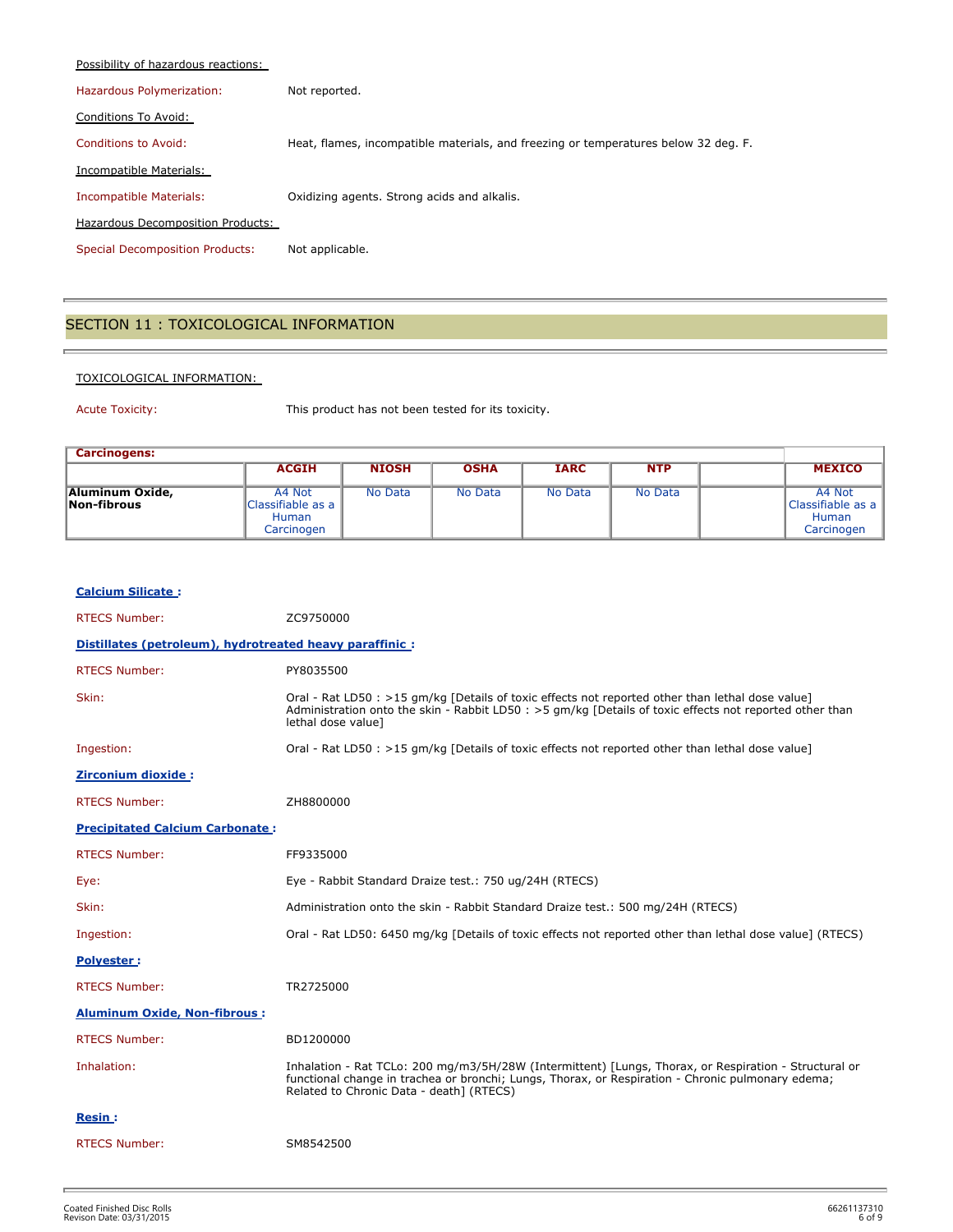| Skin:                               | Administration onto the skin - Rat LD50 : >2 qm/kg [Details of toxic effects not reported other than<br>lethal dose value ] (RTECS) |
|-------------------------------------|-------------------------------------------------------------------------------------------------------------------------------------|
| Ingestion:                          | Oral - Rat LD50 : >5 gm/kg [Details of toxic effects not reported other than lethal dose value ] (RTECS)                            |
| <b>Paper - Processed Cellulose:</b> |                                                                                                                                     |
| <b>RTECS Number:</b>                | FJ5691460                                                                                                                           |
| Inhalation:                         | Inhalation - Rat LC50: >5800 mg/m3/4H [Details of toxic effects not reported other than lethal dose<br>value] (RTECS)               |
| Ingestion:                          | Oral - Rat LD50: >5 gm/kg [Details of toxic effects not reported other than lethal dose value] (RTECS)                              |

## SECTION 12 : ECOLOGICAL INFORMATION

#### Ecotoxicity:

Ecotoxicity: Please contact the phone number or address of the manufacturer listed in Section 1 for information on ecotoxicity.

#### SECTION 13 : DISPOSAL CONSIDERATIONS

#### Description of waste:

Waste Disposal: Consult with the US EPA Guidelines listed in 40 CFR Part 261.3 for the classifications of hazardous waste prior to disposal. Furthermore, consult with your state and local waste requirements or guidelines, if applicable, to ensure compliance. Arrange disposal in accordance to the EPA and/or state and local guidelines.

## SECTION 14 : TRANSPORT INFORMATION

| UN number:                    | Not regulated as hazardous material for transportation. |
|-------------------------------|---------------------------------------------------------|
| UN proper shipping name:      | Not regulated as hazardous material for transportation. |
| Transport hazard class(es):   | Not regulated as hazardous material for transportation. |
| Packing group:                | Not regulated as hazardous material for transportation. |
| Environmental hazards:        | Not regulated as hazardous material for transportation. |
| Special precautions for user: | Not regulated as hazardous material for transportation. |

## SECTION 15 : REGULATORY INFORMATION

Safety, health and environmental regulations specific for the product:

#### **Inventory Status**

|                                                           | <b>Japan ENCS</b> | <b>EINECS Number</b> | South Korea KECL | Australia AICS | Canada DSL |
|-----------------------------------------------------------|-------------------|----------------------|------------------|----------------|------------|
| Distillates (petroleum),<br>hydrotreated heavy paraffinic |                   |                      |                  |                | Listed     |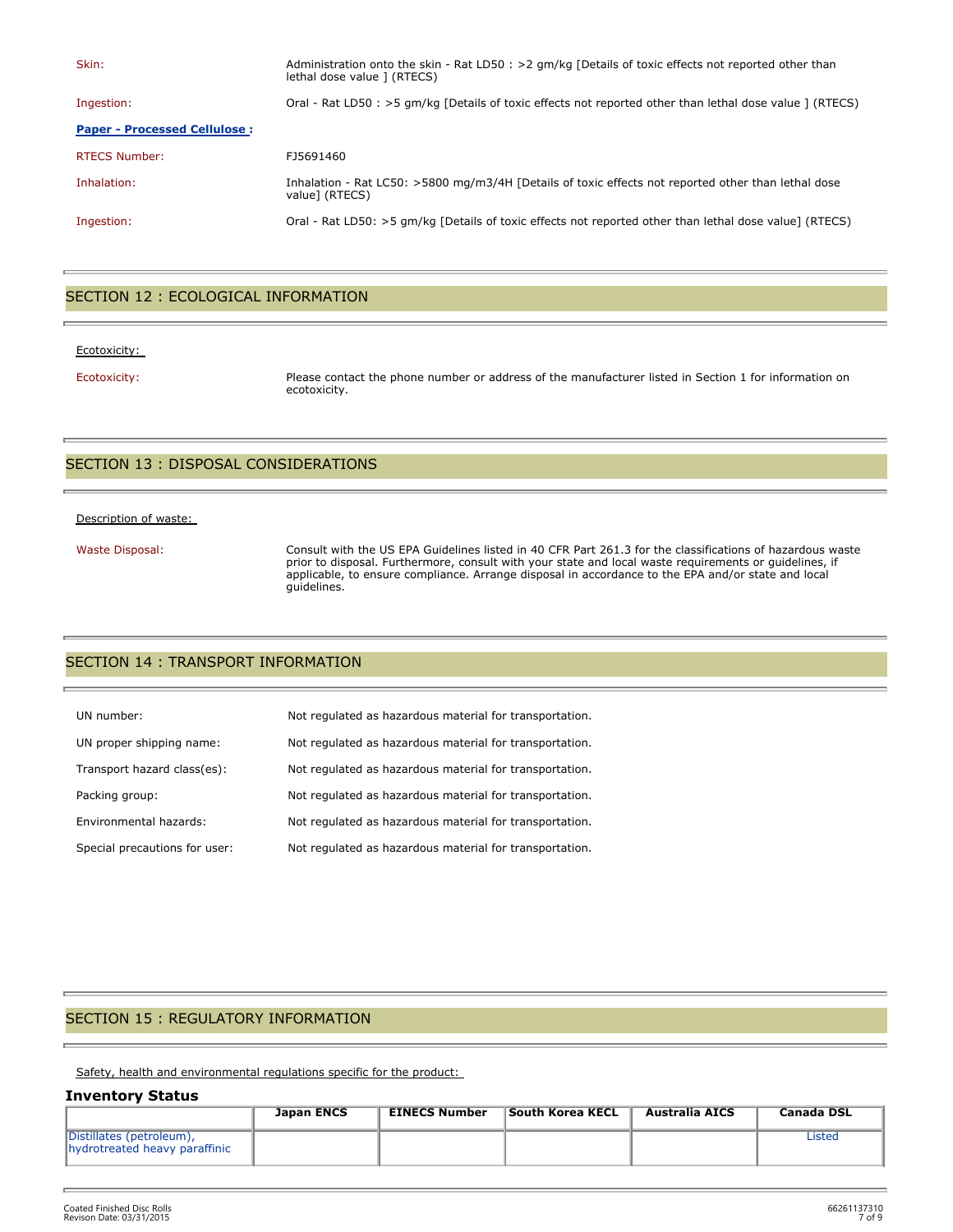| Zirconium dioxide                     |           |           |          |               | <b>Listed</b> |
|---------------------------------------|-----------|-----------|----------|---------------|---------------|
| <b>Precipitated Calcium Carbonate</b> |           |           |          |               | <b>Listed</b> |
| Polyester                             |           |           |          |               | <b>Listed</b> |
| Aluminum Oxide, Non-fibrous           | $(1) -23$ |           | KE-01012 | <b>Listed</b> | <b>Listed</b> |
| <b>Resin</b>                          |           |           |          |               | Listed        |
| <b>Paper - Processed Cellulose</b>    |           | 232-674-9 |          |               | <b>Listed</b> |

|                                                           | <b>TSCA Inventory</b><br><b>Status</b> |  |  |
|-----------------------------------------------------------|----------------------------------------|--|--|
| <b>Calcium Silicate</b>                                   | <b>Listed</b>                          |  |  |
| Distillates (petroleum),<br>hydrotreated heavy paraffinic | <b>Listed</b>                          |  |  |
| Zirconium dioxide                                         | <b>Listed</b>                          |  |  |
| <b>Precipitated Calcium Carbonate</b>                     | Listed                                 |  |  |
| Polyester                                                 | <b>Listed</b>                          |  |  |
| Aluminum Oxide, Non-fibrous                               | <b>Listed</b>                          |  |  |
| <b>Resin</b>                                              | <b>Listed</b>                          |  |  |
| <b>Paper - Processed Cellulose</b>                        | Listed                                 |  |  |

#### **Aluminum Oxide, Non-fibrous :**

| Canada IDL: | Identified under the Canadian Hazardous Products Act Ingredient Disclosure List: 0.1%.50(1298) |
|-------------|------------------------------------------------------------------------------------------------|
|             |                                                                                                |

#### **Calcium Silicate :**

| <b>FC Number:</b>                      | 237-772-5 |
|----------------------------------------|-----------|
| <b>Zirconium dioxide:</b>              |           |
| EC Number:                             | 215-227-2 |
| <b>Precipitated Calcium Carbonate:</b> |           |
| <b>FC Number:</b>                      | 207-439-9 |
| <b>Aluminum Oxide, Non-fibrous:</b>    |           |
| <b>FC Number:</b>                      | 215-691-6 |
| <b>Paper - Processed Cellulose:</b>    |           |
| <b>FC Number:</b>                      | 232-674-9 |

## **State Right To Know**

|                             | <b>RI</b> | МN     | ᅭ       | РA     | МA     |
|-----------------------------|-----------|--------|---------|--------|--------|
| Zirconium dioxide           |           |        |         |        | Listed |
| Aluminum Oxide, Non-fibrous | Listed    | Listed | No Data | Listed | Listed |
| Paper - Processed Cellulose |           |        |         | Listed | Listed |

|                             | <b>NJ</b>                                               |  |  |
|-----------------------------|---------------------------------------------------------|--|--|
| Aluminum Oxide, Non-fibrous | Listed: NJ Hazardous<br>List; Substance<br>Number: 2891 |  |  |

y.